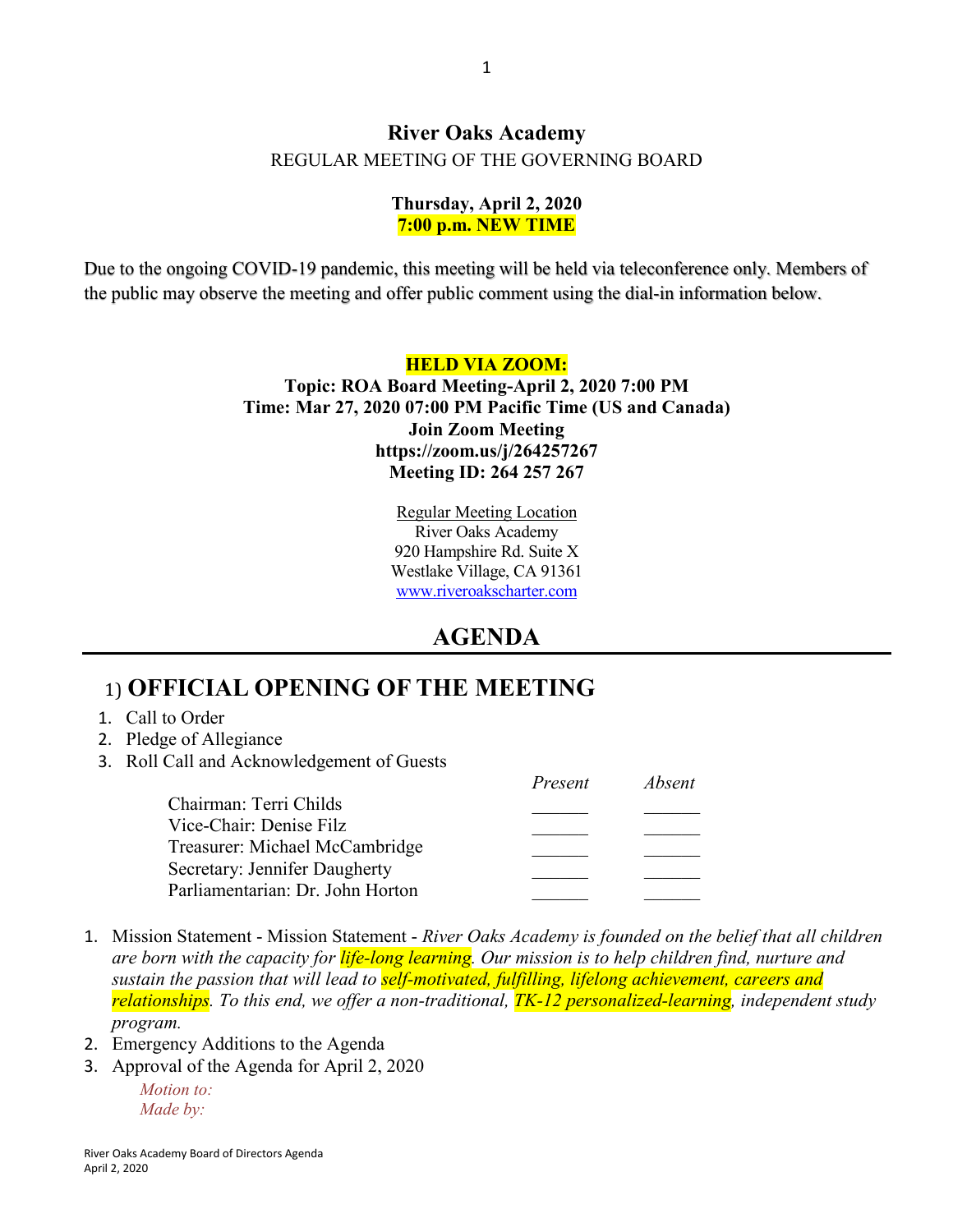*Motion is:*

## 2) **ORGANIZATIONAL**

N/A

#### 3) **PUBLIC COMMENTS**

*Citizens who would like to address the Board on any item on the Agenda may do so now or when the President requests comments from the Public as the Board is considering the item. This portion of the Annual Board meeting is set aside for members of the audience to make comments or raise issues that are not specifically on the agenda. These presentations, both during open and agendized topics, are limited to three (3) minutes per presentation and the total time allotted to non-agenda items will not exceed fifteen (15) minutes.*

#### 4) **INFORMATION AND DISCUSSION ITEMS**

*These items are presented to the Board for information only and are not subject to action at this meeting. These items may be added to a future meeting for action by the Board.*

- 1. Budget Committee Informational (10 min)
- 2. Parent Advisory Council (PAC) Informational (10 min)
- 3. Teacher's Report Informational (10 min)
- 4. Oxnard Report (10 min)
- 5. Student Report Informational (10 min)
- 6. Career Pathways Report Informational (10 min)
- 7. High School Guidance Counselor—Informational (10 min)

#### 5) **REPORTS**

- 1. Board Chairperson's Report
- 2. Individual Board Member Report
- 3. Director's Report
- 4. BSA Report
- 5. VCOE Report

## 6) **CONSENT AGENDA ITEMS**

*Actions proposed for the Consent Agenda are items consistent with adopted policies and approved practices of River Oaks Academy and are deemed routine in nature. The Board will be asked to approve all of the Consent Agenda items by a single vote unless any member of the Board or the Public asks that an item be removed from the Consent Agenda and considered and discussed separately.*

- 1. Consideration to approve the March 5, 2020 Minutes and the March 19. 2020 SPECIAL Board Meeting **Minutes**
- 2. Consideration to approve the ROA Financial Statement
- 3. Consideration to approve the ROA Board Report of Purchase Orders
- 4. Consideration to approve the ROA Board Report of Commercial Checks
- 5. Consideration to approve the ROA PAC Transaction Detail Report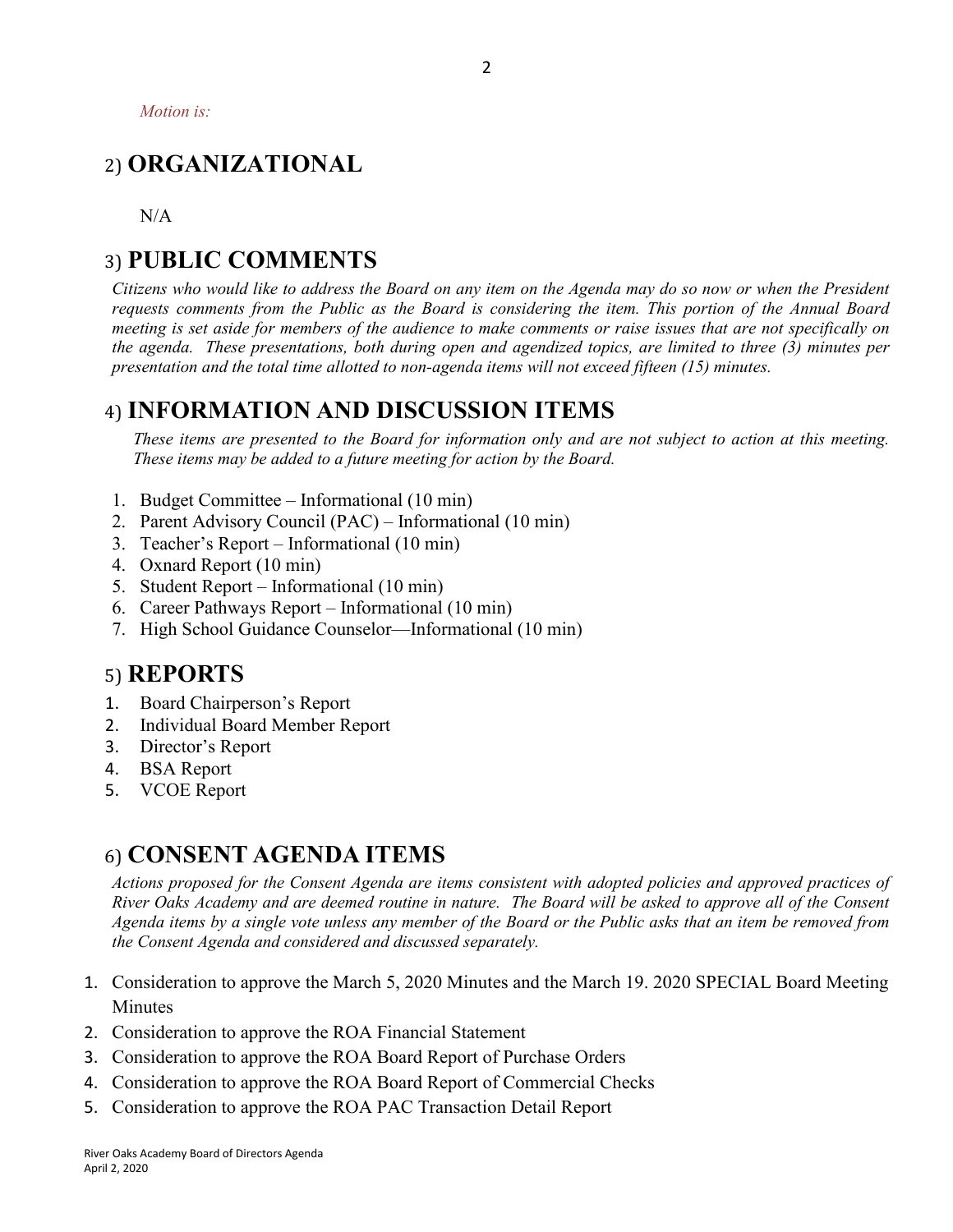*Public Comments: Motion to: Made by: Motion is:*

# 7) **ACTION ITEMS**

- *1.* Review, Discussion, and Approval of the quote from Pearson for the purchase of Economics textbooks and software licenses. Not to exceed: 954.40 (plus shipping and tax).
	- a) We need to update our inventory for these textbooks as well as our online licenses.

| <b>Public Comments:</b> |
|-------------------------|
| <i>Motion to:</i>       |
| Made by:                |
| <i>Motion is:</i>       |

- *2.* Review, Discussion, and Approval of additional funds for Elaine Fleisher, one of our resource specialists, to continue to support our SPED students with SAI. Not to exceed: \$7,000.00
	- a) Elaine has been taking over several students from our other resource teachers. Elaine currently has 13 students she is working with. She is working with them virtually during the COVID-19 crisis.

*Public Comments: Motion to: Made by: Motion is:*

- 3. Review, Discussion, and Approval of additional clerical support from June 15 through August 15, 2020. Not to exceed: \$6,692.00
	- a) With the change in our administrative position, we need to staff our front office during the month of July. We therefore ask that we can hire a summer front office clerk. This expense is already reflected in the 20-21 budget proposal.

*Public Comments: Motion to: Made by: Motion is:*

- 4. Review, Discussion, and Approval of position #7 to increase to full-time at Step 9.
	- a) We have a currently full-time teacher who asked to reduce to part-time. This would be a switch only and not add a full-time position. This is already reflected in the 20-21 budget proposal.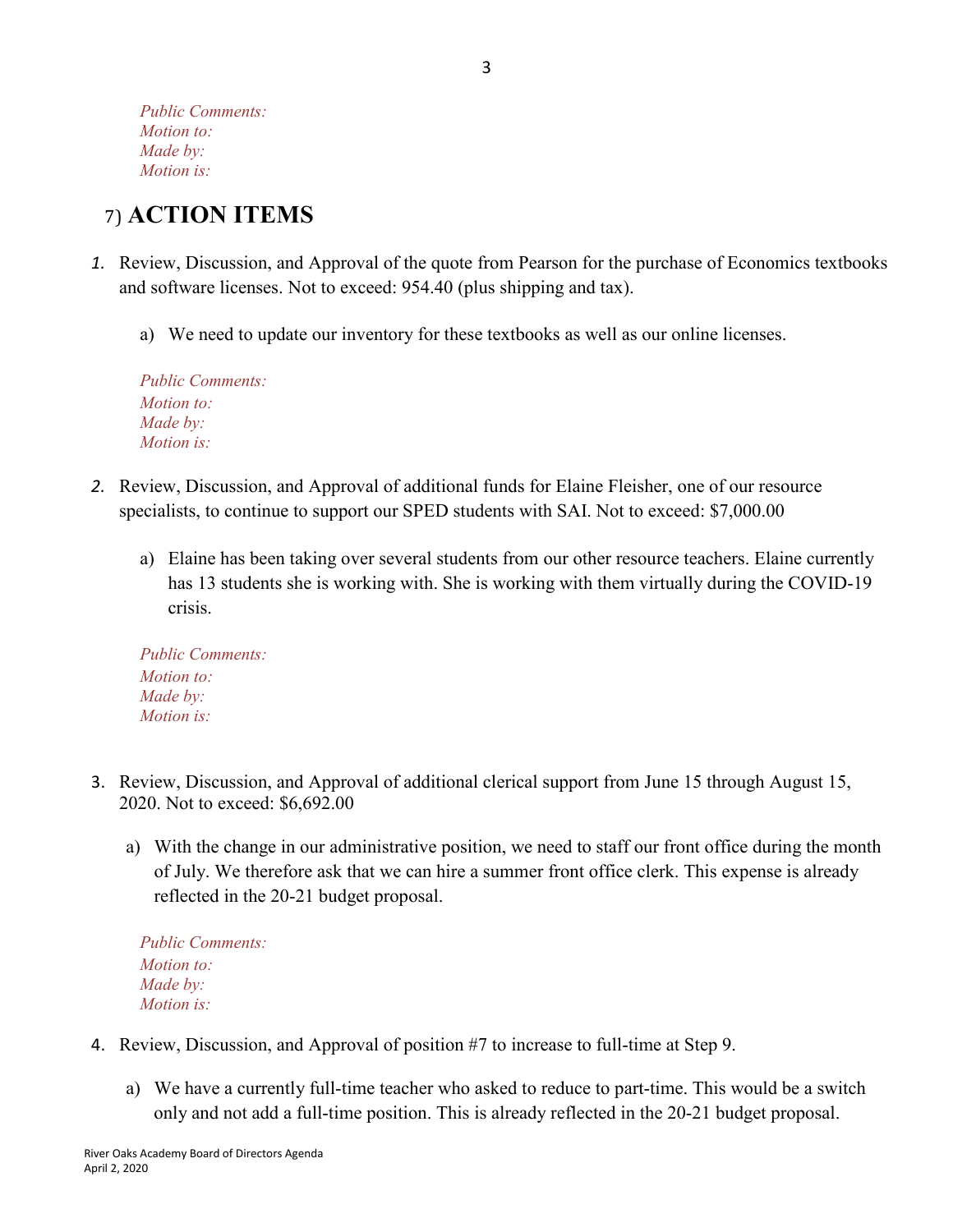*Public Comments: Motion to: Made by: Motion is:*

- 5. Review, Discussion, and Approval of the renewal of our membership with the CSDC (Charter School Development Center). Not to exceed: \$825.00.
	- a) We are a member of this organization which supports charter schools within the State of California.

*Public Comments: Motion to: Made by: Motion is:*

- 6. Review, Discussion, and Ratification of the contract with Antonio Mendoza to help with the additional cleaning and sterilizing of our facilities due to the continued threat of the corona virus. Not to exceed: \$1,000.00
	- a) Due to the continued threat of the corona virus (COVID-19) we asked for additional help 2/week for cleaning and sterilizing of furniture, door knobs, chairs, tables and other items that are regularly touched.

*Public Comments: Motion to: Made by: Motion is:*

- 7. Review, Discussion, and Approval of the Quote from Aztec Data Supply Inc. for two new Apple 13 MacBook Pros for Maria and Nick. Not to exceed: \$3,475.00
	- a) Both, Nick and Maria, have been using their personal laptops for ROA work. Their own laptops are getting old and unreliable and we therefore are respectfully requesting a new laptop for both of them, especially to support them during this time, where we do most things virtually.

*Public Comments: Motion to: Made by: Motion is:*

- 8. Review, Discussion, and Approval to add additional funds to Vivian Rhodes' contract for tutoring students in ELA. Not to exceed: \$2,900.00
	- a) Vivian is our ELA tutor and SAT prep class instructor. She has been tutoring more students than initially anticipated. We are asking to add additional funds to her contract, so she can continue to render her tutoring services virtually through May 2020.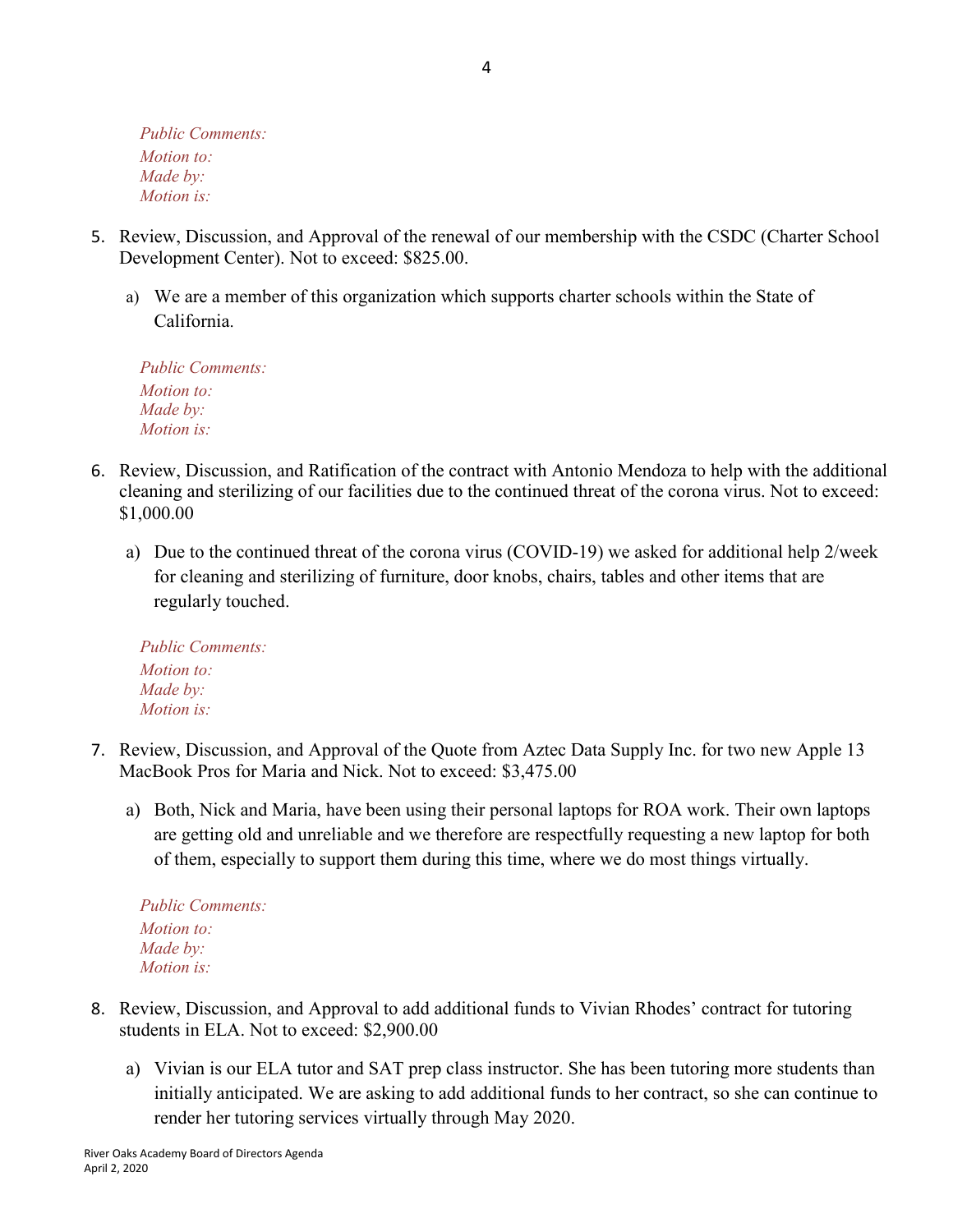*Public Comments: Motion to: Made by: Motion is:*

- 9. Review, Discussion, and Approval of the Temporary Telework Policy to Address Covid-19 Remote Working Conditions.
	- a) YMC recommends that we have this policy adopted to outline the purpose, definition and requirements of ROA staff working remotely due to the COVID-19 crisis.

| <b>Public Comments:</b> |
|-------------------------|
| <i>Motion to:</i>       |
| Made by:                |
| <i>Motion is:</i>       |

- 10. Review, Discussion, and Approval to remove the following laptops from our inventory:
	- Asset tags #: 66, 18, 26, 60, 65, 52, 48, 50, 57, 43, 46
	- a) We have laptops in circulation that no longer work and need to be removed from inventory. The cost to repair those is higher than to purchase new ones. These laptops will be properly recycled.

| <b>Public Comments:</b> |
|-------------------------|
| <i>Motion to:</i>       |
| Made by:                |
| Motion is:              |

#### **8. CLOSED SESSION via Zoom Breakout Room**

During this meeting the Board may adjourn to Closed Session to review and consider the topics below:

1. Public Employment a) Title: Director Evaluation

The Chair of the Board will report on actions taken during closed session.

## **9. OPEN SESSION ACTION ITEMS return to Zoom General Session**

*Public Comments: Motion to: Made by: Motion is:*

## **7. FUTURE AGENDA ITEMS**

*These items are presented by the Board and are not subject to action at this meeting. These items may be added to a future meeting for action by the Board.*